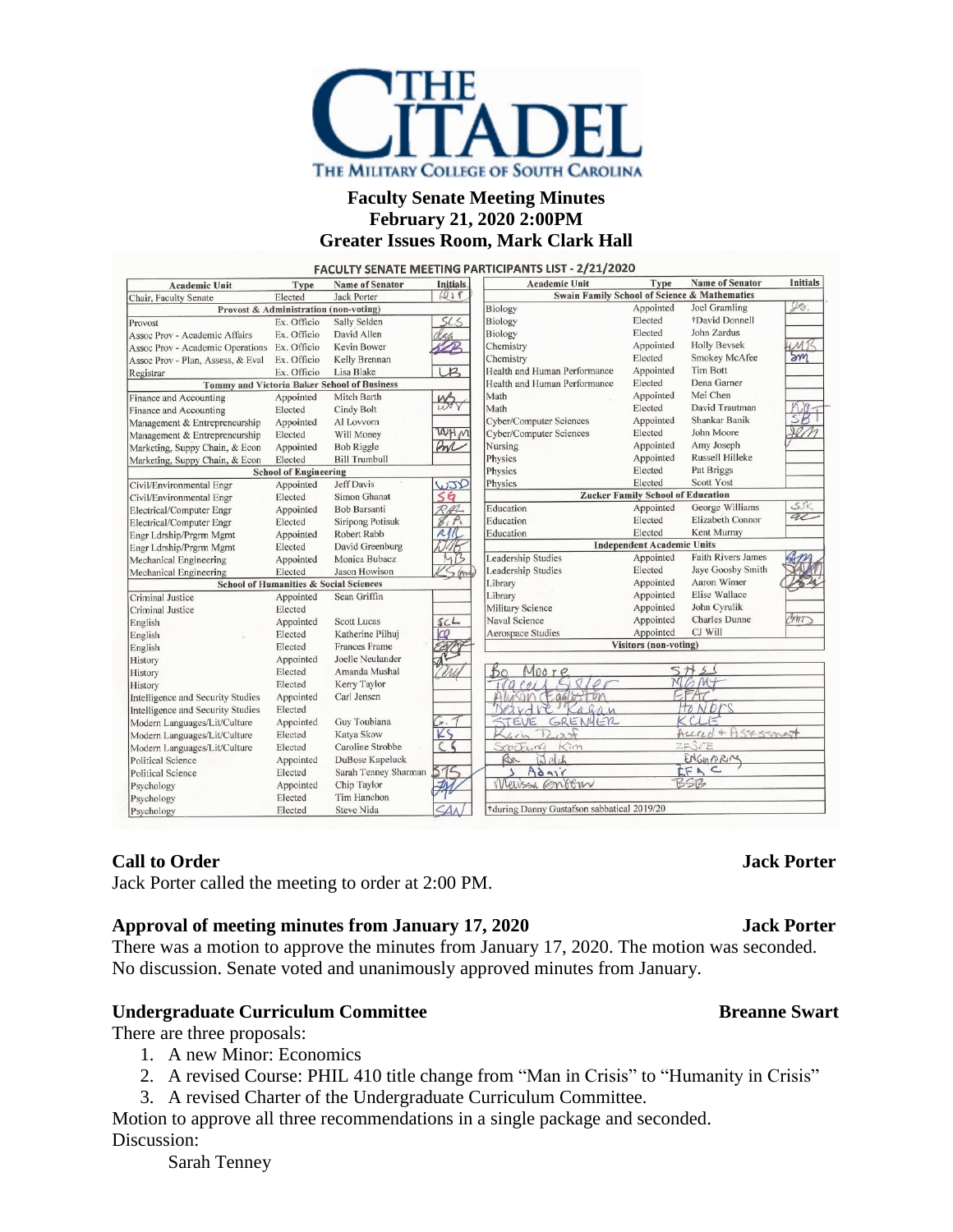- Welcomes the Minor in Economics, it is long overdue.

Senate voted: Unanimously passed, motion carried.

# **Graduate Curriculum Committee Simon Ghanat**

There are four items:

- 1. The English Department is requesting to reduce the number of credit hours required for the MA in English degree from 36 to 30. This is done by increasing the flexibility of course offerings by removing the requirement that students complete at least one seminar. This also modifies the distribution requirements.
- 2. From School of Education: A request to establish a course with one name and different numbers for each content area.
- 3. From the School of Health and Human Performance: Proposing minor changes to the program of study for the MA in Sports Management by introducing a new course.
- 4. From the Department of Electrical Engineering: Proposing to establish a new Independent Research Course.

Motion to approve all four recommendations in a single package and seconded. No discussion.

Senate voted: Unanimously passed, motion carried.

### **Department of English, Fine Arts, and Communications Katja Pilhuj Tenure and Promotion Policy**

Some fine adjustments were made to the point values and different types of publications. We have a point system for Tenure and Promotion. It has been revised to a sliding scale. The revised document is on the SharePoint site.

Motion to approve revised document and seconded.

No discussion.

Senate voted: Unanimously passed, motion carried.

# **GenEd Overview and Committee Proposal David Allen**

The overview document lays out and explains everything we have done so far and how the different components of General Education come together and work together to satisfy SACSCOC and various other requirements. It is also meant to explain and justify the need for administrative structure to run this. The second document explains the administrative structure.

Senator

- Is this a new position, and why do we need it?
	- David Allen: Good question. Yes, it is a new position and we have been discussing this for some time. There was no idea of how curriculum was working overall in the old core General Education Curriculum. No communication or coordination across campus. We needed a modern General Education program and someone needs to oversee it. The document explains everything that is required to oversee this program. This will be up for formal approval on March 6<sup>th</sup>. The General Education Director will be a teaching faculty.

Senator

- How will the General Education Director address grade inflation? David Allen: An Intern in our office has done a spreadsheet on the rise of Gold Stars. Basically, over the last ten years, the number of Gold Stars awarded has doubled. Grade inflation is a major issue.

John Moore

Question about the Overview document in the Components of a Strands Model section. The Science courses are listed with the course and the lab, but the Physics course listed is not the lab.

David Allen: That is an error and the lab should have been listed.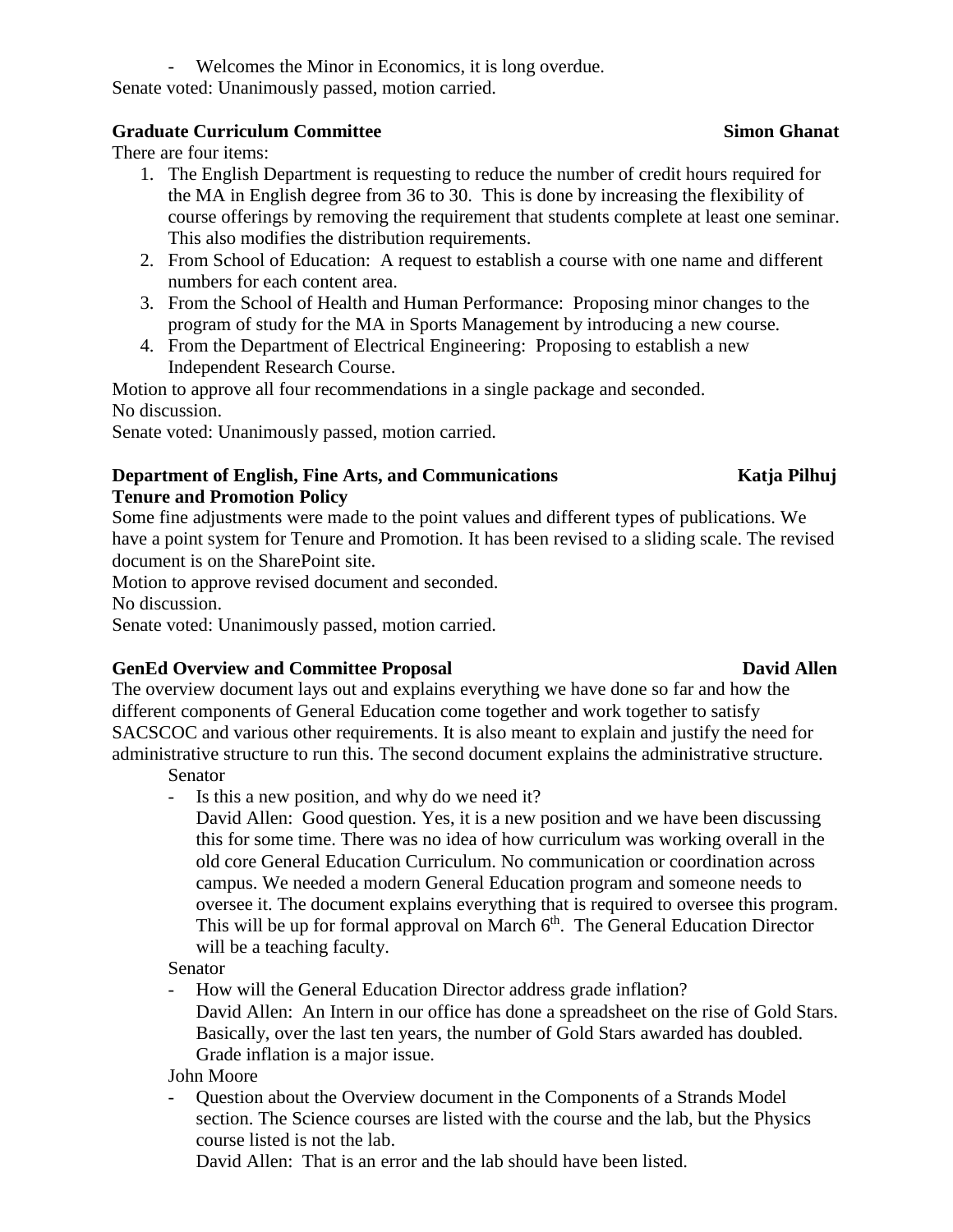Scott Lucas

- Under the Administrative Structure, Coordinators for Outcomes in Strands, faculty in English wonder about the standardization of teaching composition and the FSWI courses. Will there be anyone in charge to make sure that certain things are taught in these writing intensive courses to help the students.

David Allen: Yes, and as that class evolves we will be working toward the standardization of the syllabus in terms of number of papers required and things like that.

Senator

- On the Leadership of the Committee, it is backwards. The Departments represent the outcomes and then there are strand coordinators. That needs to be corrected.

Senator

- In regard to the WI classes and written communication and that being important, many people feel that the WI classes got shorted in the description. The suggested language for the GenEd document was sent to Jack yesterday. It is on SharePoint now.

Senator

- Teaching the six seminars in the WI classes is a lot. It has been discussed in the committee to move a few of them over to the writing side to ensure that assessment is going on in the writing half and that the workload is divided in a more equitable way. David Allen: That is most certainly under discussion and most certainly will happen in the Spring.

Senator

- How much input will faculty have? Will there be training in the rubrics? How good will the data be in Taskstream from last semester? Is there a timeline? David Allen: That is the whole idea of what we are moving toward with the GenEd Coordinator and the Outcomes and Strands Coordinator. The main thing they are going to be working on is getting those outcomes sharpened up, and standardizing across the rubrics. The Administrative Structure will be in place for the Fall. Jack Porter

- At the next meeting on March  $6<sup>th</sup>$ , we will vote on this.

- Senator
- This will be a good move, and a huge help with scheduling.

# **Update on SACSCOC Quality Enhancement Plan Karin Roof**

We will be wrapping up one QEP and starting another one right behind it. The SACS 5<sup>th</sup> Year Report is due in the Spring. QEP stands for Quality Enhancement Plan. The QEP that we are wrapping up right now is called "Ethics in Action." A QEP is an initiative selected by campus that focuses on enhancing some kind of student learning on campus. We started with a series of conversations, which led to a campus-wide survey. Ethics in Action was launched in 2014 and it has been a four-year curricular and co-curricular based experience. The QEP is limited to a 10 page report. This QEP was connected to the Strategic Plan. It will not be over, it will be institutionalized so we will see it no longer as a QEP, but as part of our ongoing structure. In terms of building a QEP, several steps need to be taken. First, we must determine our target population and we need a broad base segment of students. Next, we need to develop student learning outcomes, build out curricular and co-curricular elements and design and align assessments to look at the project. Every QEP must have a budget and staffing built into it. Also, we need to name the plan and develop a marketing plan, which is a key part of the onsite visit. In terms of some of the criteria by which a QEP is evaluated when we are submitting the plan, they want to make sure that the topic was identified through an ongoing process with multiple different people. They want to see broad base support of the QEP, both in terms of infrastructure and funding, and campus understanding and enthusiasm for the project. It must have specific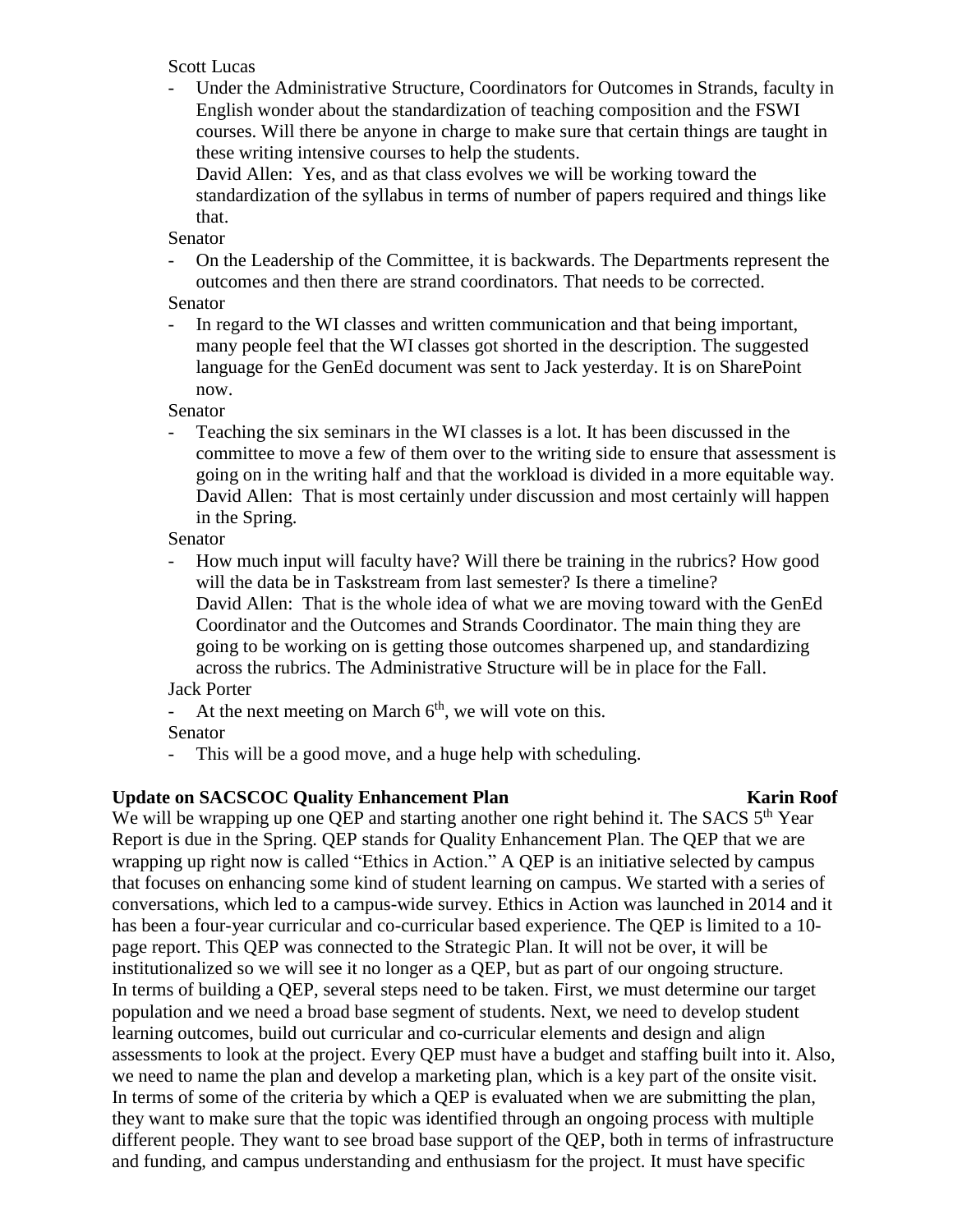learning outcomes and goals that are measurable and attainable and develop a robust assessment plan that goes along with that.

Here is a timeline for the upcoming QEP:

- March: We will be submitting our current QEP for evaluation.
- December: SACS Board of Trustees will vote on that.
- Spring semester 2021: We will start to plan for the next QEP. We will be having planning sessions, focus groups, and a QEP Development Committee.
- Fall of 2023: The OEP will be submitted to SACS.
- Spring of 2024: The team will be on campus for formal presentation and conversation.

### **New HR Informal Recognition Program Kendra Snipe**

Tuesday, February 25<sup>th</sup>, HR will be having a workshop called Leading Diverse Teams. There will be two sessions, one at 10:00 AM and one at 2:00 PM. If interested, please sign up online. We have started the Bulldog in Action Nomination. This is an informal, employee-to-employee recognition program. The idea behind it is that there are so many wonderful things happening on campus and we have very formal recognition programs. To make it as easy as possible to give someone a pat on the back or a kudos for doing a good job, you can just submit it online. HR will then add it in to our monthly newsletter. Just go to the website and type in Bulldog in Action. There currently is no monetary value to this. We would like to make this a campaign using the hashtag #bulldoginaction. We are asking for your support with this. What are the positive things that make you excited about working here? We want people to take pictures and have people tell us what they like about working at The Citadel. We will be going around campus to different departments and asking for ambassadors to make a public post about these things, so be on the look-out for this.

### **Update from** the Provost Sally Selden Sally Selden

Shout out to Chip Taylor for presenting to the Board of Visitors at the last meeting. It is important that we get our faculty in front of our Board. Also a shout out to Shankir for Cyber. We have signed a MOU with Fort Gordon to deliver cyber programs. Fort Gordon is the Army Cyber Center. We are also receiving an appropriation from the Department of Defense to support the Cyber Program.

The following people have volunteered to be on the Task Force for the Faculty Evaluation System: Diana Cheshire, Dan Bornstein, Elizabeth Connor, Alyson Eggleston, Joel Gramling, Steve Nida, Rob Rabb, Tracey Sigler, Wesley Sams, Jeff Davis, and Aaron Wimer

The 5<sup>th</sup> Year Report to SACSCOC was mentioned earlier by Karin. Please follow up with the Provost if you need to get information in and please give a thank you to Tara Hornor if you see her for taking the lead on this as she transitioned out of that role.

We have an ACAP Meeting on March  $26<sup>th</sup>$  in Columbia. This is the first step where the Academic Deans meet as part of the CHE process. The business proposals, which the Faculty Senate have approved, will be heard at this meeting.

Good news: Coming out of the South Carolina State House, which now will go to the Senate, we will get just over \$1 million in recurring dollars increase to our budget from the State, and we have received \$7.5 million for Capers. So, now we have \$15 million from the State of South Carolina for Capers.

Shannon McKenzie—Disability Services Update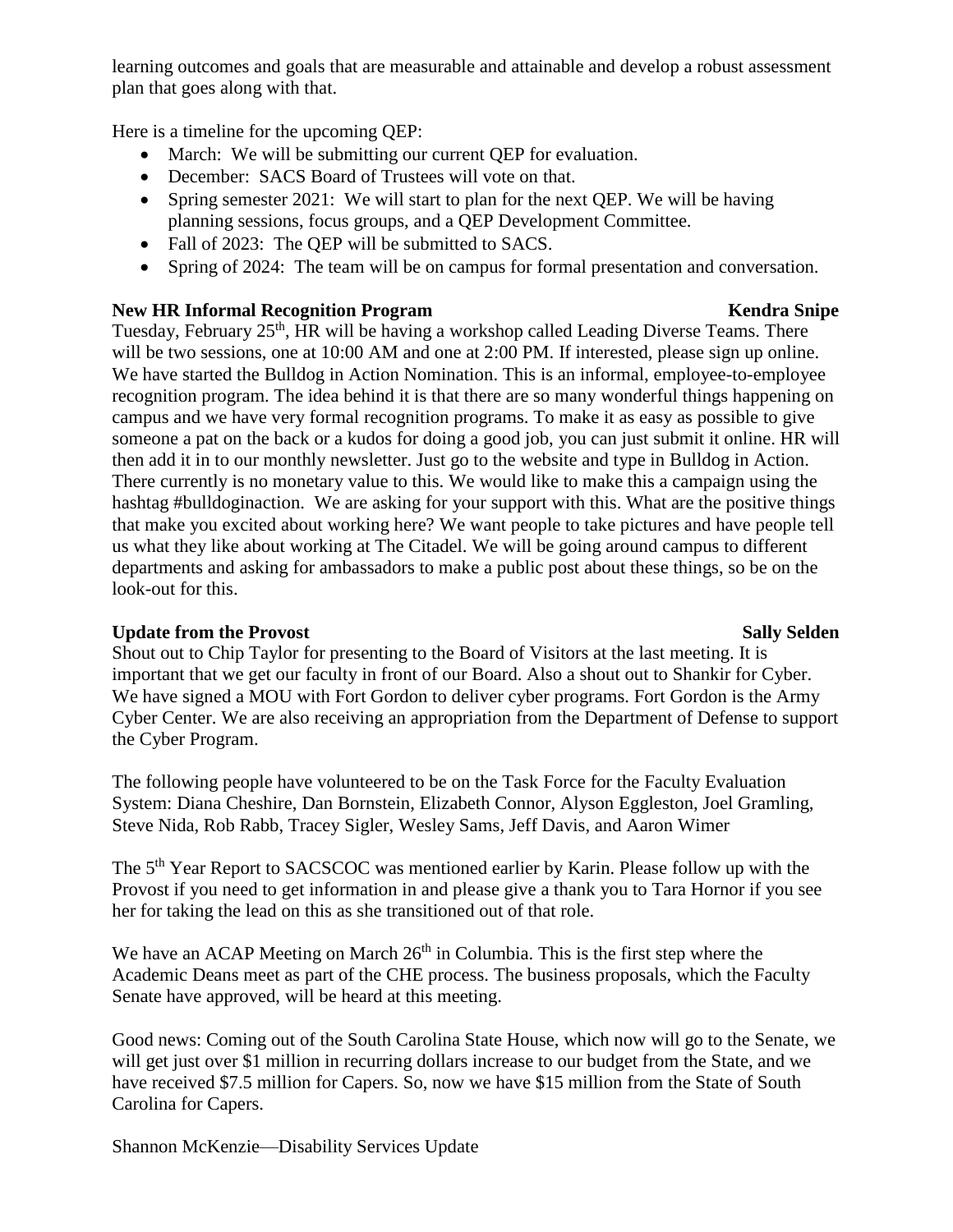There have been some changes as far as note taking accommodations for students with documented disabilities. We have something called Glean. Glean is a software that can be used on the computer. Hopefully, by March, we will be able to also use it on iPads. Glean allows a student to record a lecture and to actually be engaged in the lecture. They can listen to it, jot down short notes and then, after the lecture, they can go back and fill in the notes, and then they have a true capture of what they've learned. In the Disability Services world, we are leaning away from note takers. We are finding that it is not always effective. A note taker takes notes based on their experience, and their view. It is not a true capture and it does not fill in the missing gaps for many students who cannot take those notes on their own. There are plenty of other assisted technology tools students can also use such as Audio Note Taker and Echo Pen. You should know if you have a student in your class that has permission to use this technology.

**Senator** 

- I think there should be something in the Honor Manual that prohibits recording our lectures without permission.

Dr. Selden: State of SC law allows you to do that. We are a one-part consent state that allows a student to record regardless of whether you've given permission or not. Senator

- What happens to the lecture after the student finishes the course? Shannon McKenzie: It is held in the cloud.

Senator

- Is this technology free?

Shannon McKenzie: Glean is not free. Right now, though, it is free for this semester as they allow us to test it out.

Senator

- Would it be appropriate for faculty to add wording to our syllabus in regard to recording the lectures and how to not share it on social media or web sites? Dr. Selden: This is a great suggestion. Draft the language for this and the attorney can review it.

Jack Porter: We may need to update our information regarding plagiarism to ensure that students understand that language from these software programs must be appropriately cited.

Disability statements are available on the Student Success Center website for syllabi.

# Kevin Bower—Update on Facilities

Bastin Hall is still on track to be substantially complete on August 11<sup>th</sup>. The Graduate School will be having two evening courses starting on August 24<sup>th</sup>. There will be a full move-in at the end of September. Relative to Bastin, when Bastin is full, that will vacate some space in Bond Hall. In September of 2018, Facilities and Engineering conducted a space analysis of Bond Hall. We will be using the needs assessment from that study and sending it back out to critical offices in Bond Hall and to those moving into Bond Hall to make sure that when we reallocate the space in Bond Hall, that we are optimizing.

Capers Hall update: On March  $12<sup>th</sup>$ , attorneys will meet with those representing the BAR. This is a mediation process at this point. We will be meeting once a week.

Senator

- What is the likely success rate of meeting with that group? Kevin Bower: It is uncertain. Once mediation is done and we agree on something, then the City Council votes on that. They have authority over the BAR. As of right now, we have the support of the City Council. Right now it looks favorable.

### **Updates from Standing Committees Senators** Senators